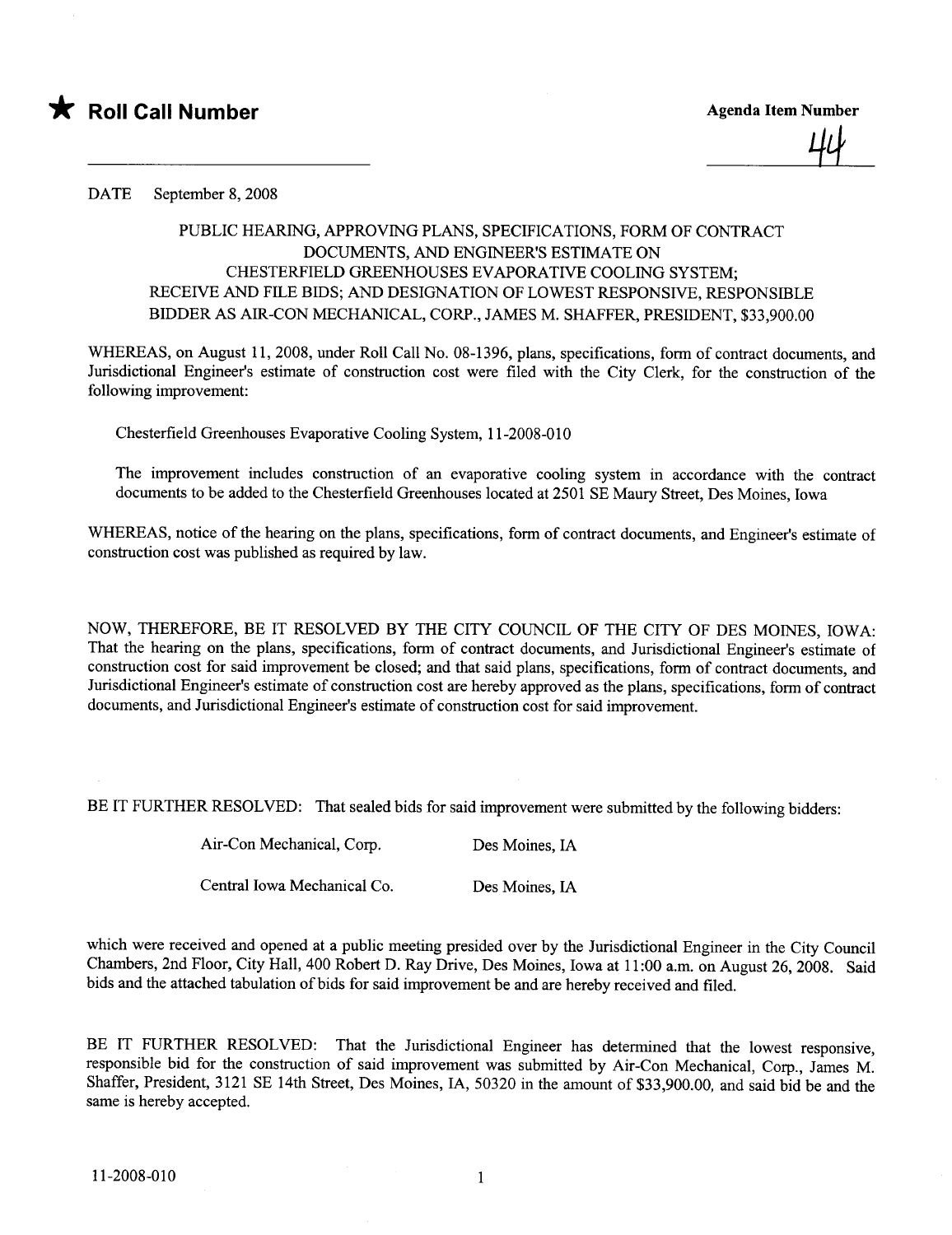

<u>44</u>

DATE September 8, 2008

BE IT FURTHER RESOLVED: That the bid security of the unsuccessful bidders be and is hereby authorized and directed to be returned.

BE IT FURTHER RESOLVED: That the Jurisdictional Engineer is hereby directed to secure execution by the lowest responsible, responsive Bidder and its surety of the contract documents in the form heretofore approved by this Council; that the Jurisdictional Engineer is directed to thereafter present said contract documents to this Council for approval and authorization to the Mayor to sign; and that no contract shall be deemed to exist between the City of Des Moines and said Bidder until said contract has been executed by the Bidder, and shall have been approved by this Council and executed by the Mayor and attested to by the City Clerk.

(City Council Communication Number  $08.554$  attached.)

Moved by to adopt.

FORM APPROVED:

FORM APPROVED

Kathleen Vanderpool Deputy City Attorney

FUNDS AVAILABLE

Allen McKinley Des Moines Finance Director

.) Funding Source: 2008-2009 CIP, Page Parks-13, Greenhouses at Chesterfield, PKS161, G. O. Bonds

| <b>COUNCIL ACTION</b> | <b>YEAS</b> | <b>NAYS</b> | <b>PASS</b> | <b>ABSENT</b>   |
|-----------------------|-------------|-------------|-------------|-----------------|
| <b>COWNIE</b>         |             |             |             |                 |
| <b>COLEMAN</b>        |             |             |             |                 |
| <b>HENSLEY</b>        |             |             |             |                 |
| <b>KIERNAN</b>        |             |             |             |                 |
| <b>MAHAFFEY</b>       |             |             |             |                 |
| <b>MEYER</b>          |             |             |             |                 |
| <b>VLASSIS</b>        |             |             |             |                 |
| <b>TOTAL</b>          |             |             |             |                 |
| <b>MOTION CARRIED</b> |             |             |             | <b>APPROVED</b> |
|                       |             |             |             |                 |
|                       |             |             |             |                 |
|                       |             |             |             | Mayor           |

I, Diane Rauh, City Clerk of said City Council, hereby certify that at a meeting of the City Council, held on the above date, among other proceedings the above was adopted.

IN WITNESS WHEREOF, I have hereunto set my hand and affixed my seal the day and year first above written.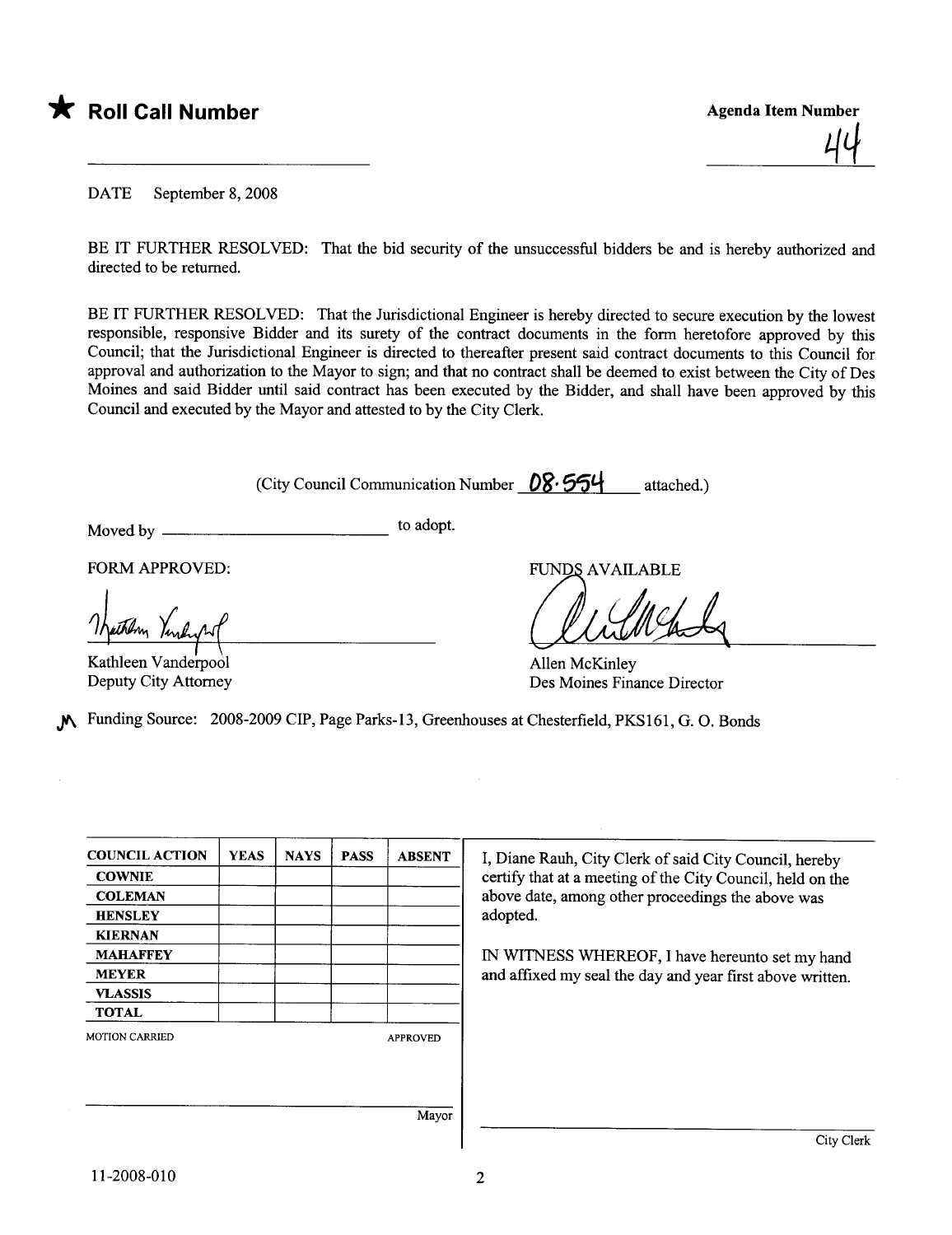